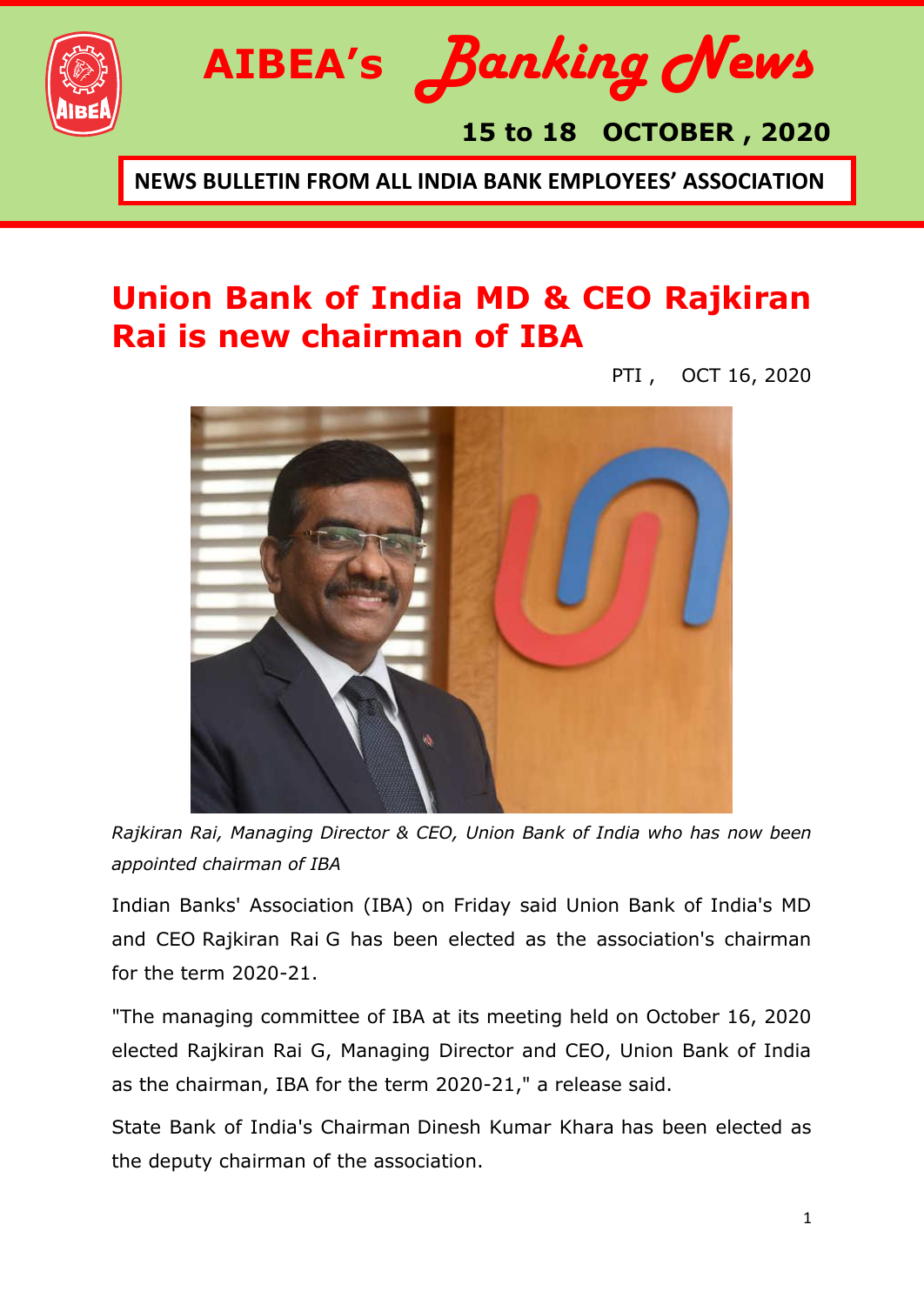# **India fares poorly in hunger index**

[SPECIAL CORRESPONDENT,](https://www.thehindu.com/news/national/india-fares-poorly-in-hunger-index/article32876195.ece?homepage=true) THE HINDU NEW DELHI, OCTOBER 16, 2020

#### *Country has the highest prevalence of 'wasted children'; even Bangladesh and Pakistan score better*

India has the highest prevalence of wasted children under five years in the world, which reflects acute undernutrition, according to the Global Hunger Index 2020. The situation has worsened in the 2015-19 period, when the prevalence of child wasting was 17.3%, in comparison to 2010- 14, when it was 15.1%.

Overall, India ranks 94 out of 107 countries in the Index, lower than neighbours such as Bangladesh (75) and Pakistan (88). 2020 scores reflect data from 2015-19. The Index, which was released on Friday, is a peer-reviewed report released annually by Concern Worldwide and Welthungerhilfe.

| Where India stands                                                                                                                                                                                                                     | <b>RANK</b>                                                                  | <b>COUNTRY</b> | <b>2020 SCORE</b> |
|----------------------------------------------------------------------------------------------------------------------------------------------------------------------------------------------------------------------------------------|------------------------------------------------------------------------------|----------------|-------------------|
| The Global Hunger Index score is computed using four indicators<br>- undernourishment, child wasting, child stunting and child<br>mortality. A country's GHI score is classified by severity - low<br>) and serious (<br>), moderate ( | $1-17"$                                                                      | China          | 35                |
|                                                                                                                                                                                                                                        | 64                                                                           | Sri Lanka      | 16.3              |
|                                                                                                                                                                                                                                        | 73                                                                           | Nepal          | 19.5              |
|                                                                                                                                                                                                                                        | 75                                                                           | Bangladesh     | 20,4              |
|                                                                                                                                                                                                                                        | 78                                                                           | Myanmar        | 20.9              |
|                                                                                                                                                                                                                                        | 88                                                                           | Pakistan       | 24.6              |
|                                                                                                                                                                                                                                        | 94                                                                           | India          | 27.2              |
|                                                                                                                                                                                                                                        | 99                                                                           | Afghanistan    | 30.3              |
|                                                                                                                                                                                                                                        | *17 countries have scores of less than 5<br>and are collectively ranked 1-17 |                |                   |

It uses four parameters to determine its scores. India fares worst in child wasting (low weight for height, reflecting acute undernutrition) and child stunting (low height for age, reflecting chronic undernutrition), which together make up a third of the total score.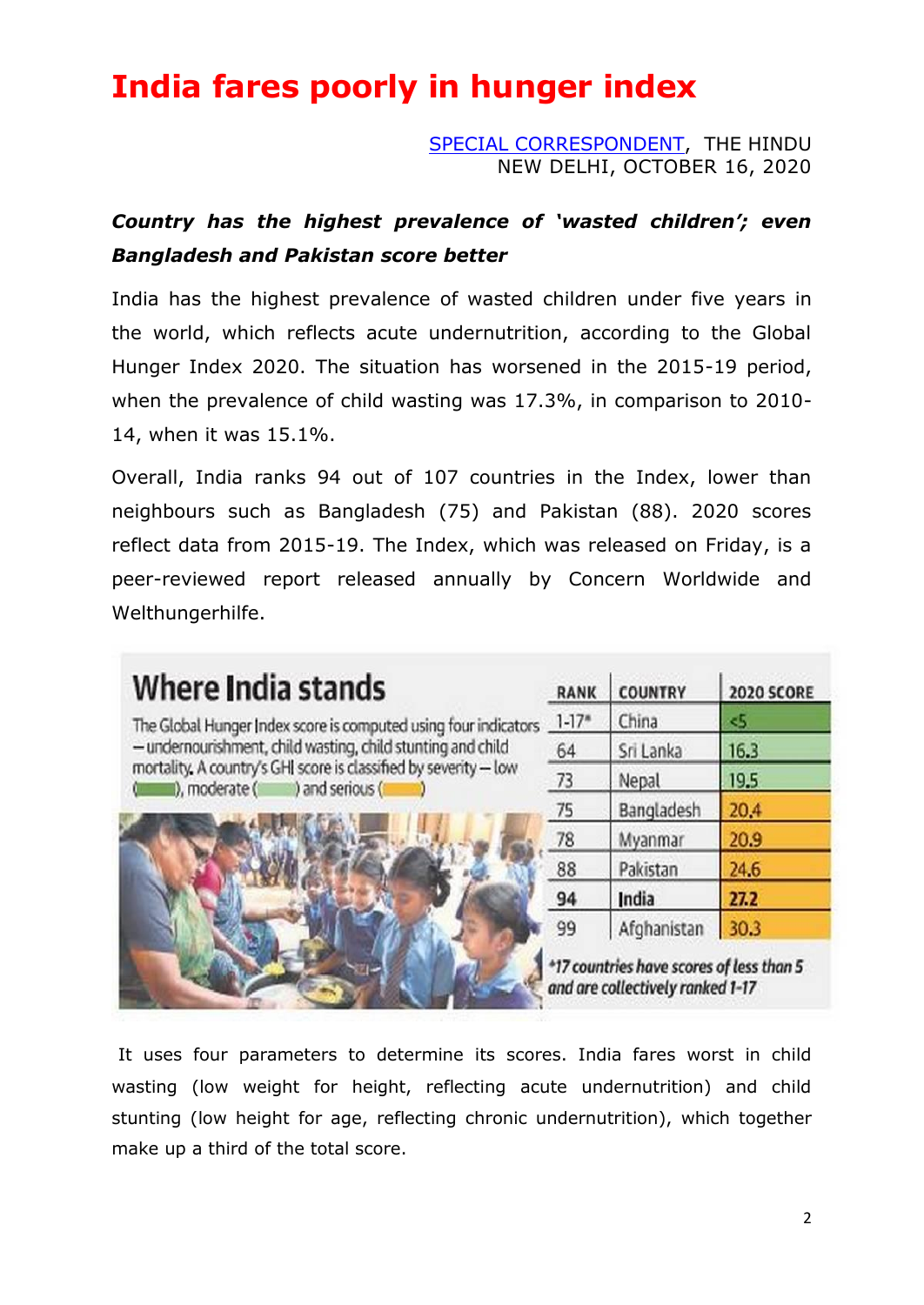Although it is still in the poorest category, however, child stunting has actually improved significantly, from 54% in 2000 to less than 35% now. Child wasting, on the other hand, has not improved in the last two decades, and is rather worse than it was decade ago.

India has improved in both child mortality rates, which are now at 3.7%, and in terms of undernourishment, with about 14% of the total population which gets an insufficient caloric intake.

In the region of south, east and south-eastern Asia, the only countries which fare worse than India are Timor-Leste, Afghanistan and North Korea.

#### **Pandemic effect**

Globally, nearly 690 million people are undernourished, according to the report, which warns that the COVID-19 pandemic could have affected the progress made on reducing hunger and poverty.

"The world is not on track to achieve the second Sustainable Development Goal  $-$  known as Zero Hunger for short  $-$  by 2030. At the current pace, approximately 37 countries will fail even to reach *low* hunger, as defined by the Global Hunger Index Severity Scale, by 2030," says the report. "These projections do not account for the impacts of the COVID-19 pandemic, which may worsen hunger and undernutrition in the near term and affect countries' trajectories into the future ... COVID-19 has made it clearer than ever that our food systems, as they stand, are inadequate to the task of achieving Zero Hunger."

# **76% of rural Indians can't afford a nutritious diet: study**

[SPECIAL CORRESPONDENT,](https://www.thehindu.com/news/national/76-of-rural-indians-cant-afford-a-nutritious-diet-study/article32881678.ece?homepage=true) THE HINDU NEW DELHI, OCTOBER 17, 2020

#### *Paper uses latest available food price and wage information from the National Sample Survey's 2011 dataset*

Three out of four rural Indians cannot afford a [nutritious diet,](https://www.thehindu.com/news/cities/Hyderabad/tracking-nutrition-and-health-status-of-indians/article32727237.ece) according to a paper recently published in journal *Food Policy*. Even if they spent their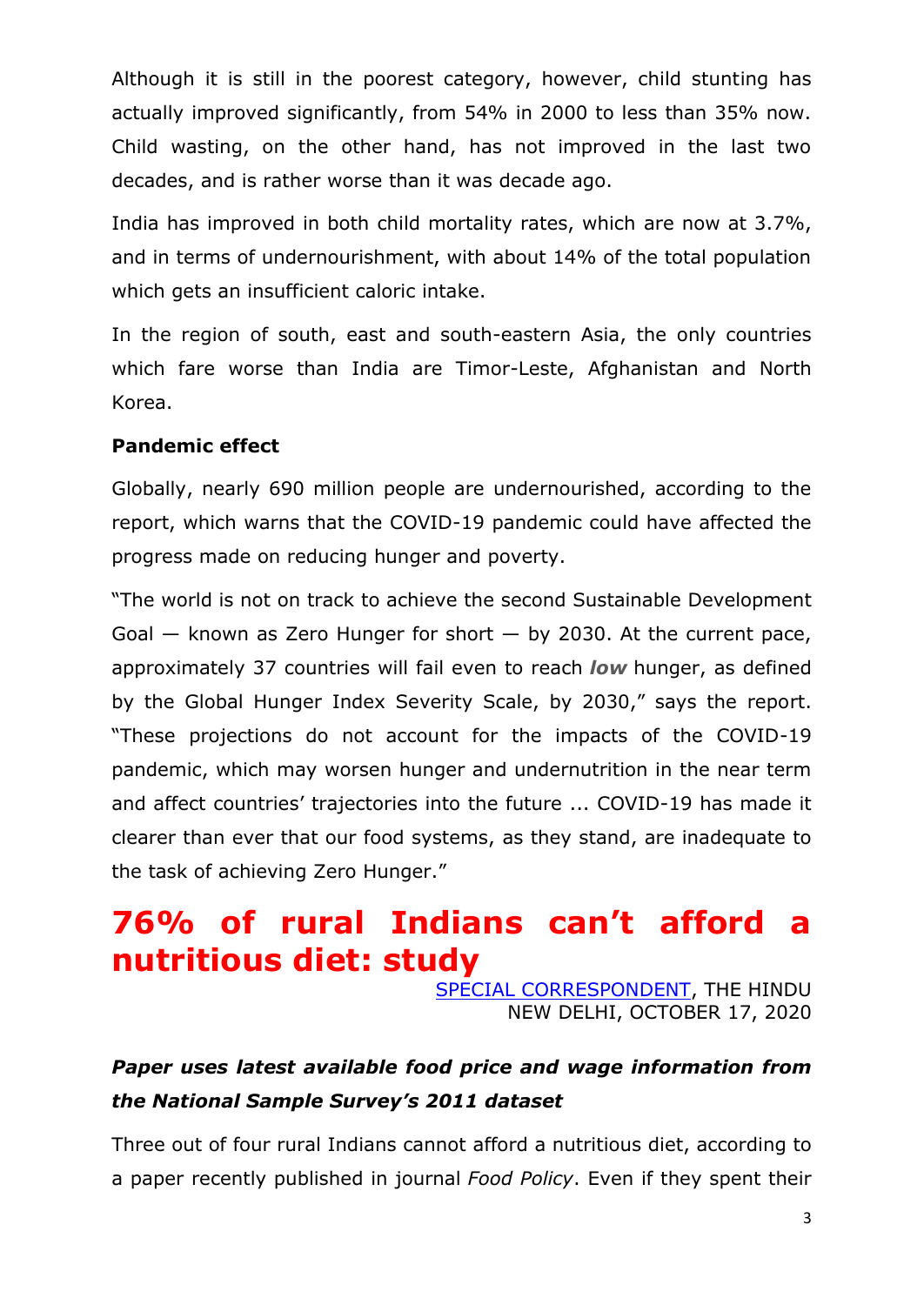entire income on food, almost two out of three of them would not have the money to pay for the cheapest possible diet that meets the requirements set by the government's premier nutrition body, it says.

Unlike the [Economic Survey"s Thalinomics](https://www.thehindu.com/business/Economy/understanding-thalinomics-or-the-economics-of-a-plate-of-food-in-india/article30704195.ece), which provided a rosier picture of meal costs, this study uses the wages of unskilled workers who make up a larger proportion of the population than industrial workers, and includes items such as dairy, fruit and dark green leafy vegetables that are essential as per India's official dietary guidelines.

The paper, titled *[Affordability of nutritious diets in rural India](https://www.ifpri.org/publication/affordability-nutritious-diets-rural-india)*, is authored by International Food Policy Research Institute economist Kalyani Raghunathan and others, and uses the latest available food price and wage information from the National Sample Survey's 2011 dataset.

The findings are significant in the light of the fact that India performs abysmally on many nutrition indicators even while the country claims to have achieved food security. On Friday, the Global Hunger Index showed that India has the world"s highest prevalence of child wasting, reflecting acute undernutrition. On indicators that simply measure calorie intake, India performs relatively better, but they do not account for the nutrition value of those calories.

The National Institute for Nutrition"s guidelines for a nutritionally adequate diet call for adult women to eat 330 gm of cereals and 75 gm of pulses a day, along with 300 gm of dairy, 100 gm of fruit, and 300 gm of vegetables, which should include at least 100 gm of dark green leafy vegetables. Selecting the cheapest options from actual Indian diets - wheat, rice, bajra, milk, curd, onions, radish, spinach, bananas -- the study calculated that a day"s meals would cost Rs.45 (or Rs.51 for an adult man).

Even if they spent all their income on food, 63.3% of the rural population or more than 52 crore Indians would not be able to afford that nutritious meal. If they set aside just a third of their income for non-food expenses, 76% of rural Indians would not be able to afford the recommended diet.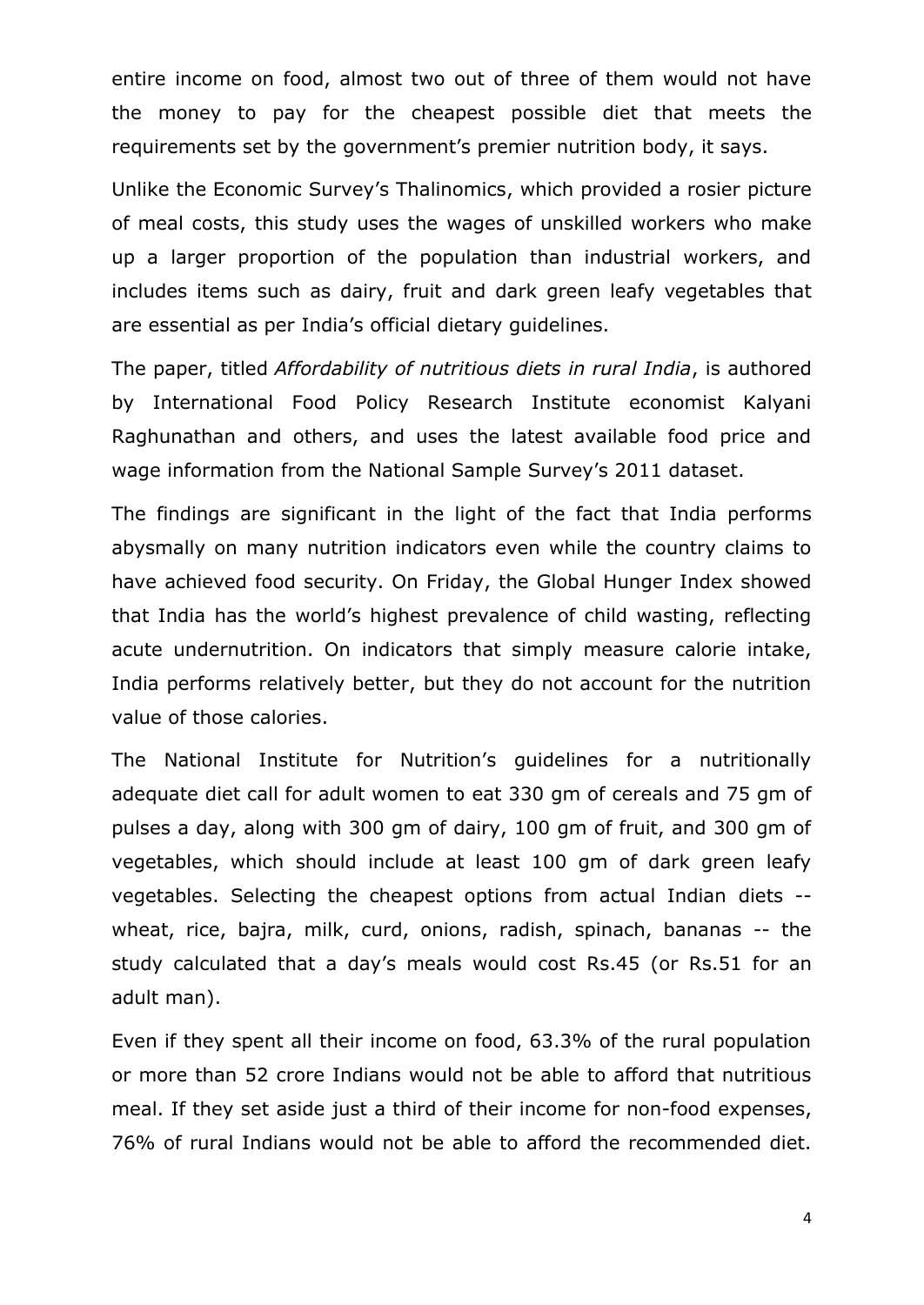This does not even account for the meals of non-earning members of a household, such as children or older adults.

"These numbers are somewhat speculative, but they do reveal the scale of the dietary affordability problem in rural India: nutritious diets are too expensive, and incomes far too low," says the paper.

Although their data ended in 2011, since when both food prices and wages have risen, the study's authors recommended that the government develop a similar tool to monitor dietary costs and affordability of nutritious meals. Currently, food costs are measured through consumer price indices (CPIs) which weight foods by expenditure shares. "In poor countries such as India, CPIs are heavily weighted towards nutrientsparse starchy staples, meaning that trends in the food CPI can be misleading from a nutritional standpoint," said the paper.

### **Across the Aisle: PM Modi is a cautious leader with a strong bias towards crony capitalism, writes P Chidambaram**

[P Chidambaram](https://www.financialexpress.com/author/p-chidambaram/) | October 18, 2020 THE FINANCIAL EXPRESS

#### *The sole aim of the propaganda is to raise Mr Narendra Modi to the pantheon of the greatest leaders of India*

There is one matter on which we can all agree: no ruling party or government has been as successful as the [BJP](https://www.financialexpress.com/tag/bharatiya-janata-party/) or Modi government in propagating its views, policies and actions, and to that purpose they will spend any amount of money, bully any ally, threaten any adversary and bend any institution. Hyperbole comes naturally to them, so much so that until February this calendar year they were boasting that India was the "fastest growing large economy in the world" when the truth was the Indian economy was sliding rapidly towards an abyss.

The sole aim of the propaganda is to raise Mr [Narendra](https://www.financialexpress.com/tag/narendra-modi/) Modi to the pantheon of the greatest leaders of India. Faced with the worst economic performance in decades [8 quarters of declining growth rate culminating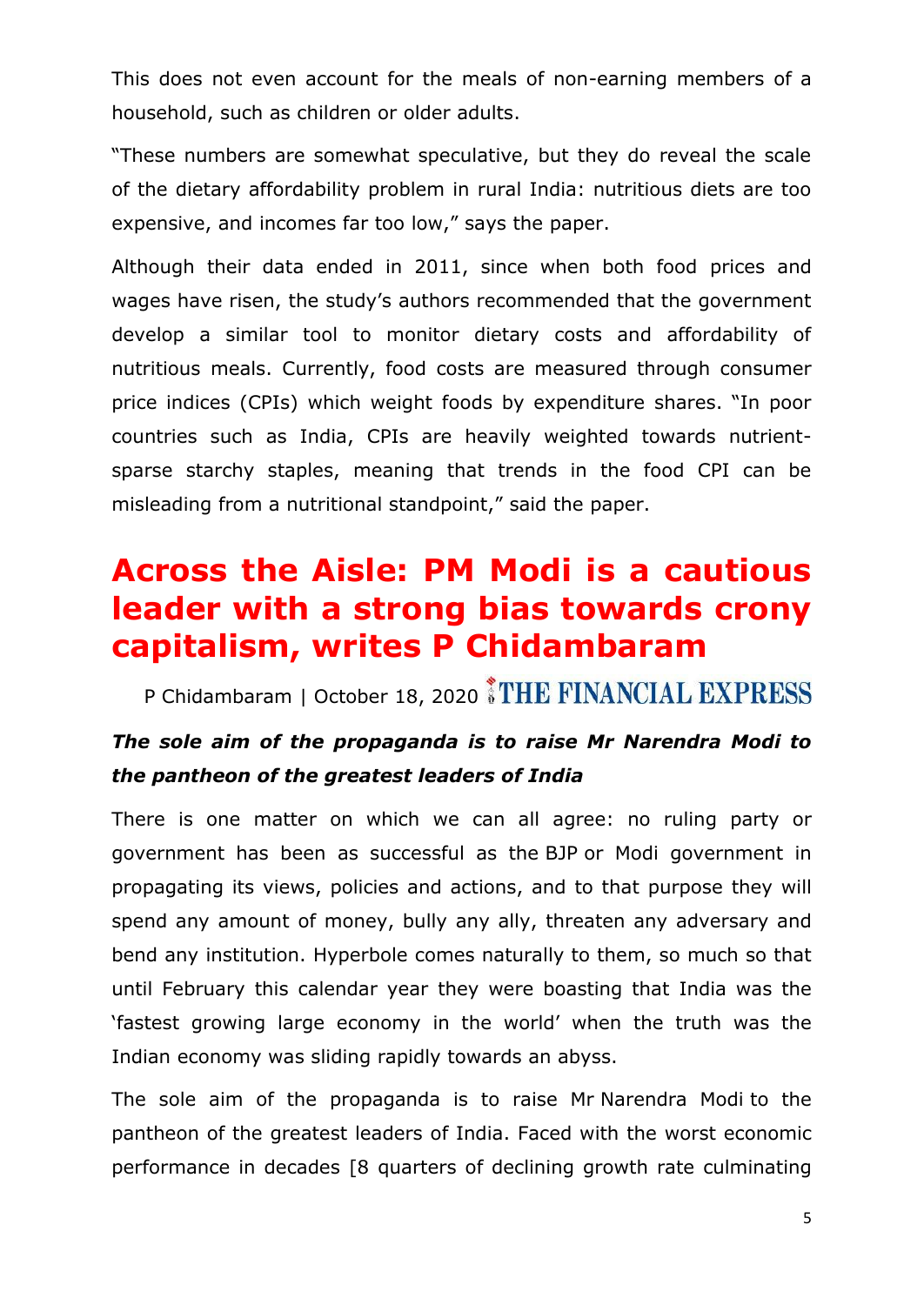in a de-growth of  $(-)$  23.9 % in Q1 of 2020-21], the effort now is to portray Mr Modi as a bold economic reformer. The latest to join the cheerleaders is a distinguished academic, Dr Arvind Panagariya. His central thesis is "Mr Modi has established his reformist credentials alongside PMs like Rao and Vajpayee'. Note that Dr Manmohan Singh does not figure in that list!

To buttress his argument, Dr Panagariya lists five reforms.

**1. The Insolvency and Bankruptcy Code:** The idea germinated in the [Raghuram](https://www.financialexpress.com/tag/raghuram-rajan/) Rajan Report (2008), was developed by a Committee of Secretaries (2013) and culminated in a draft Bill (2013-14). It was made into a law and passed by the Modi government. It had many defects that have been attempted to be repaired by several Amending Acts, but it is still work-in-progress. The results of four years of the IBC are unsatisfactory. Both credit and discredit must go to Mr Modi.

**2. Labour law reforms:** Codification of laws is an administrative act, not a pathbreaking reform. Except for raising the threshold from 100 to 300 workers for applying 'hire and fire' in establishments, the other provisions of the four Codes tinker at the margins. Even in capitalist countries where there are powerful unions, no worker can be terminated except for "good cause". The unions will fight arbitrary terminations. In countries like India, where only a small proportion of workers are unionized, the only protection is the law. Even now, a worker can be terminated for good cause. Thanks to the new Codes, casualisation of labour and contract labour (through manpower suppliers) will increase. Security of job is a powerful incentive for efficiency and higher productivity on the shop floor. The little security enjoyed by workers is being whittled, and that is why even the Bharatiya Mazdoor Sangh (affiliated to the RSS) is protesting the changes. True labour law reforms need to be done in consultation with the unions and the working class.

**3. Farm laws:** Less said about the new farm laws, the better. There are problems with the current system of procurement of agricultural produce and reforms are required, but the medicine prescribed by the new laws is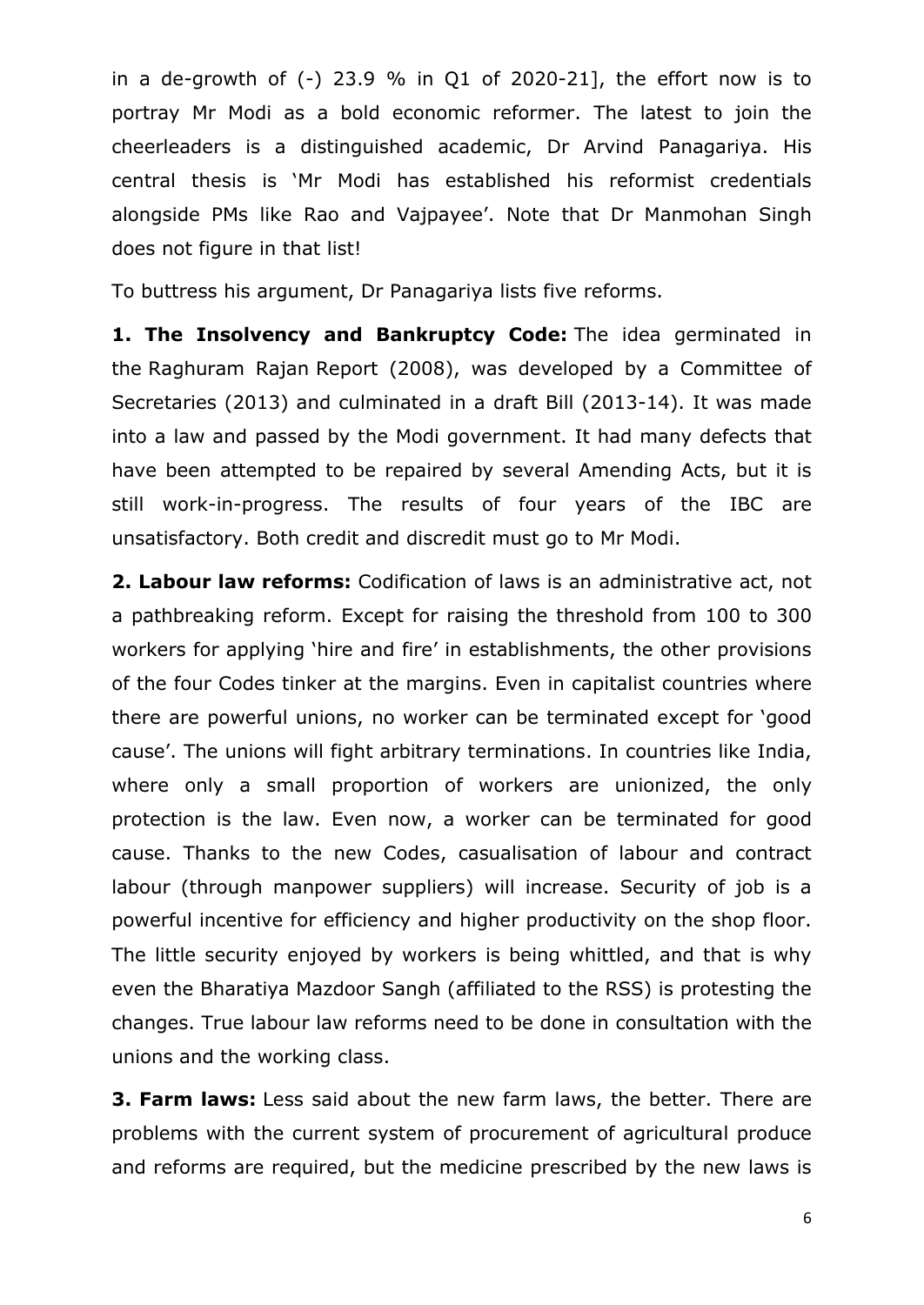worse than the disease. I reiterate my view that debilitating the imperfect mandi system is not the answer. The solution lies in creating thousands of Farmers" Markets in large villages and small towns and obligating the buyer and the seller to conclude the transaction at a price not less than the notified MSP. Laissez faire, the entry of corporates and trading in a totally unregulated environment do not amount to "reform". Before we buy Dr Panagariya's argument, he must tell us why the most productive farmers of the country, belonging to Punjab and Haryana, are protesting on the streets.

**4. Reform of medical education:** I do not understand what radical reform there is in replacing the Medical Council of India by the National Medical Commission. For many years the erstwhile MCI was controlled by a person who was, and is, a close friend of Mr Modi. The idea of replacing the MCI was born in the UPA"s tenure. The proof of the pudding will be in the independent functioning of the Commission. The fear is that NMC will also be captured by the BJP, through the government or otherwise, as it has happened to many other bodies including Universities?

**5. Liberalizing FDI:** During the Narasimha Rao and the Dr Manmohan Singh tenures, the BJP opposed every step toward liberalisation of FDI. The first Bill to open insurance to the private sector including foreign investors that I introduced in 1997 was bitterly opposed — and defeated — by the BJP in opposition! The BJP also stoutly opposed FDI in retail. The Vajpayee government then, and the Modi government now, had a change of heart on FDI, and I welcome that, but it is not a reform that Dr Panagariya can attribute solely to his hero!

In my view, Mr Modi is a cautious leader with a strong bias towards crony capitalism. He supports incipient monopolies. If he wants to undertake genuine, bold reforms — which he can do given his absolute majority in the Lok Sabha, something that neither Narasimha Rao nor Dr Manmohan Singh enjoyed  $-$  a list can be put together. The ultimate test of a reform is whether the reform adds to or accelerates the growth rate of the GDP. By that unquestionable standard, the 'boom years' under Dr Manmohan Singh make Dr Singh the reformer par excellence. Let Mr Modi deliver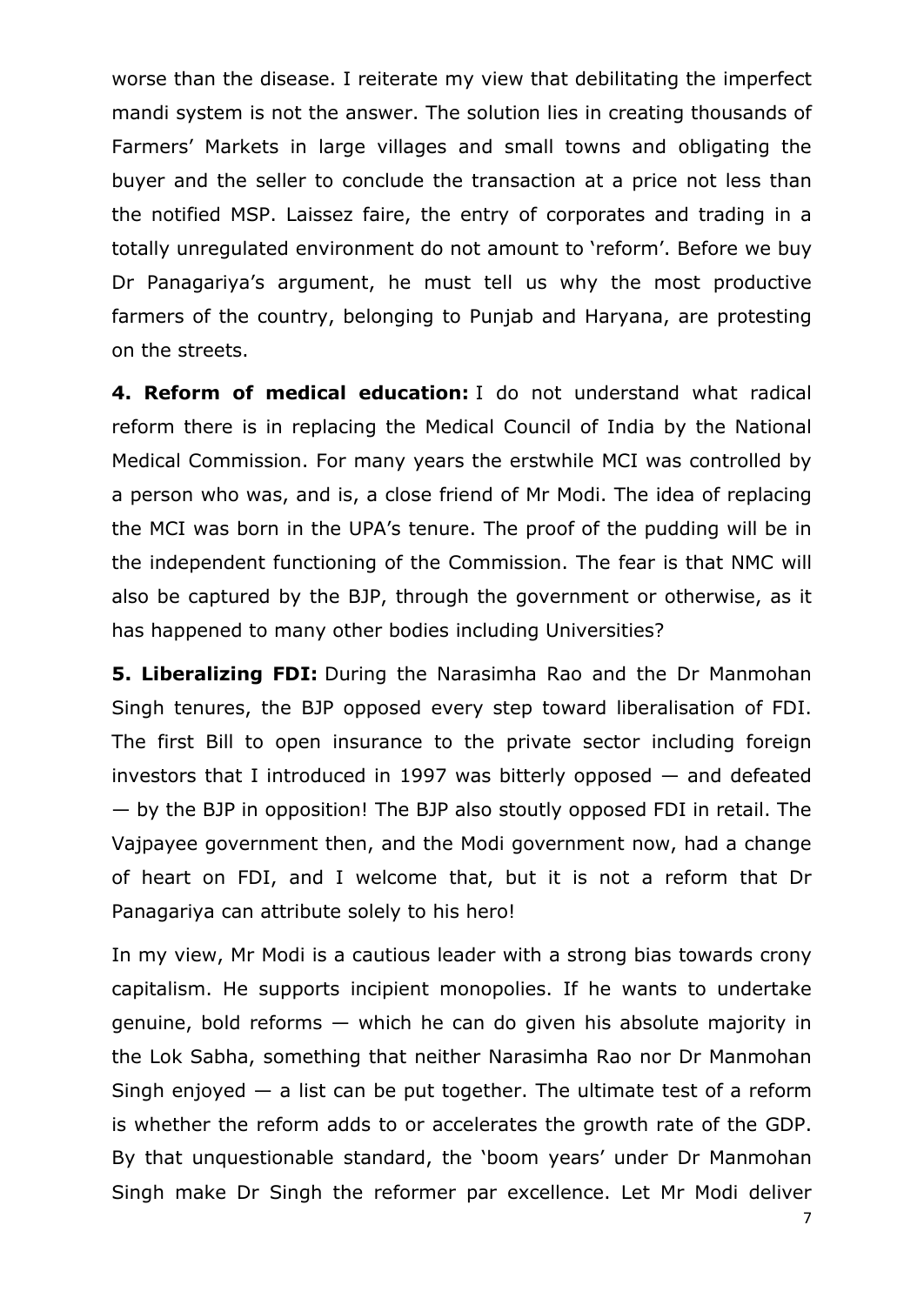growth before he can aspire to a place among the pantheon of economic reformers.

# **Indicators point to economic recovery, but recouping may be fragile: Report**

#### [PTI](https://www.financialexpress.com/author/pti/) | October 17, 2020 THE FINANCIAL EXPRESS

*It estimated that the economy is likely to contract by 13.5 per cent in the second quarter (July-September), and the contraction in FY21 (April 2020 to March 2021) is likely to be around 9.5 per cent unless the government takes immediate initiative to revive the economy*

*Stating that 'crisis is the mother of reforms', Brickwork Ratings said the government has rushed in some important reforms to remove constraints in the farm sector and impart greater flexibility to the labour market*

After six months of severe stress triggered by the toughest lockdown so far, some high-frequency indicators point towards economic recovery but there are signs that this revival is fragile, Brickwork Ratings said. It estimated that the economy is likely to contract by 13.5 per cent in the second quarter (July-September), and the contraction in FY21 (April 2020 to March 2021) is likely to be around 9.5 per cent unless the government takes immediate initiative to revive the economy.

"After six months of severe stress triggered by the severest lockdown so far, there finally is some good news on the economy. Some highfrequency indicators point towards economic recovery," it said in a report.

The manufacturing PMI has shown a sharp increase from 52 in August to 56.8 in September, the highest in eight years. GST collections at Rs 95,480 crore in September have recovered to increase by 3.8 per cent from last year and were higher than August collections by 10 per cent. Passenger vehicle sale has increased by 31 per cent while railway freight traffic showed a 15 per cent rise.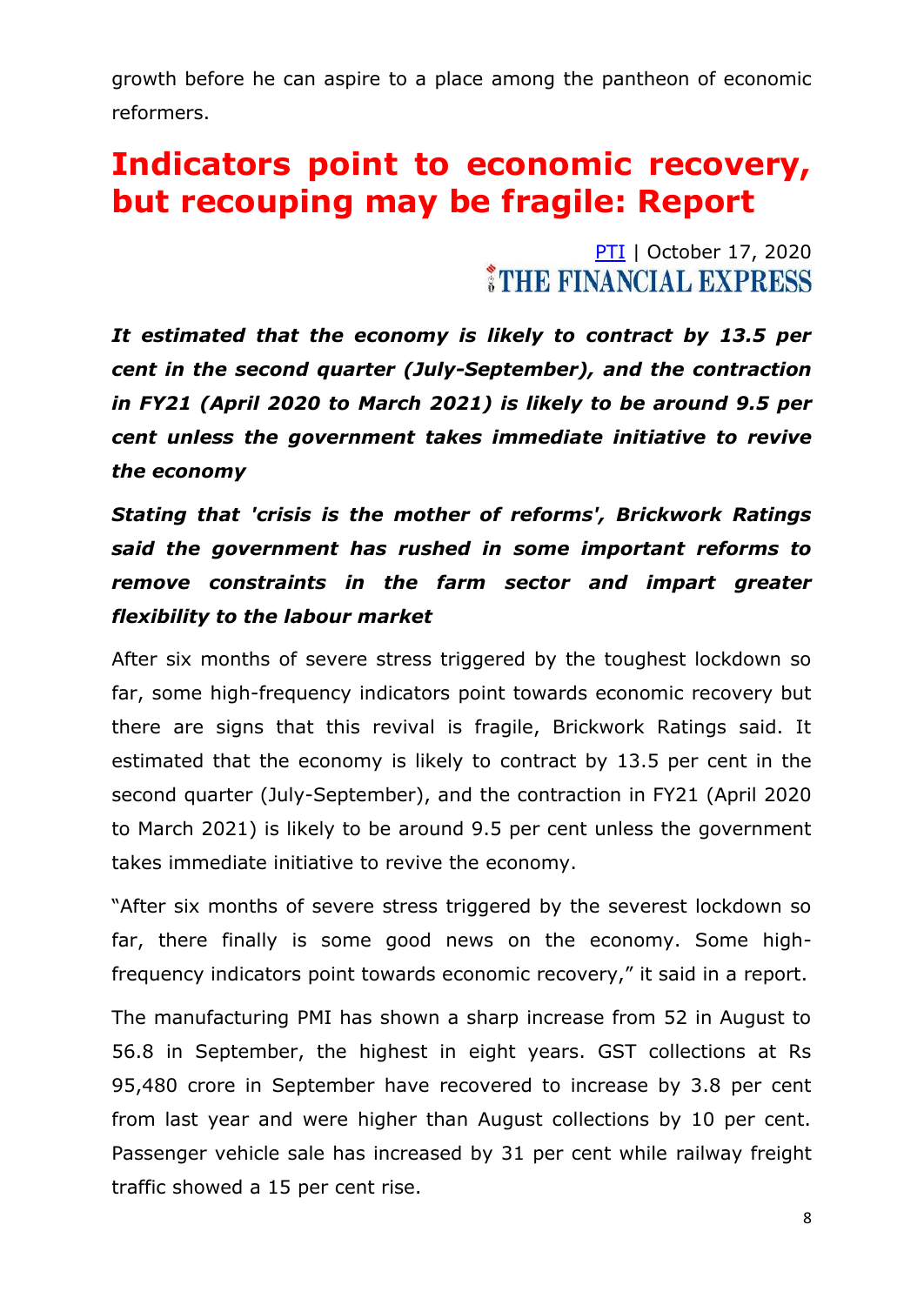After a gap of six months, merchandise exports registered 5.3 per cent growth, driven by outbound shipments of engineering goods, petroleum products, pharmaceuticals and readymade garments. There was an increase in power demand and generation as well.

"However, there are indications that this recovery is fragile. Capital expenditure on new projects declined by 81 per cent in the second quarter over the corresponding period last year, showing a continuous declining trend in investments," the rating agency said. Also, core sector growth was (-)8.5 percent in August.

The credit-deposit ratio declined in the three fortnights ending September 11, 2020, and non-gold, non-oil imports continue to decline. In the first quarter, the GDP contraction was 23.9 per cent, and except agriculture and allied sectors, all other sectors suffered negative growth rates.

The sharpest contraction was in the construction sector (-50.3 per cent), followed by trade, hotels, transport, storage and communication (-47 per cent) and manufacturing (-39.3 per cent). "Even as the economy is seen to be on the mend, contractions in these sectors are likely to continue, although at a slower pace," it said.

Stating that 'crisis is the mother of reforms', Brickwork Ratings said the government has rushed in some important reforms to remove constraints in the farm sector and impart greater flexibility to the labour market.

"The merging of 24 central labour laws into four codes is an important reform to impart greater flexibility to the labour market and ending inspector raj," it said. It said these structural reforms are important to improve the economic environment, ease of doing business and ending inspector raj.

"However, the immediate task the government has to address is the removal of supply chain disruptions and augment aggregate demand to lift the economy out of the morass," it said. "This requires the government to initiate measures to increase public spending, undertake banking reforms to incentivise lending, police and judicial reforms to protect life and property, and enforce contracts and reverse the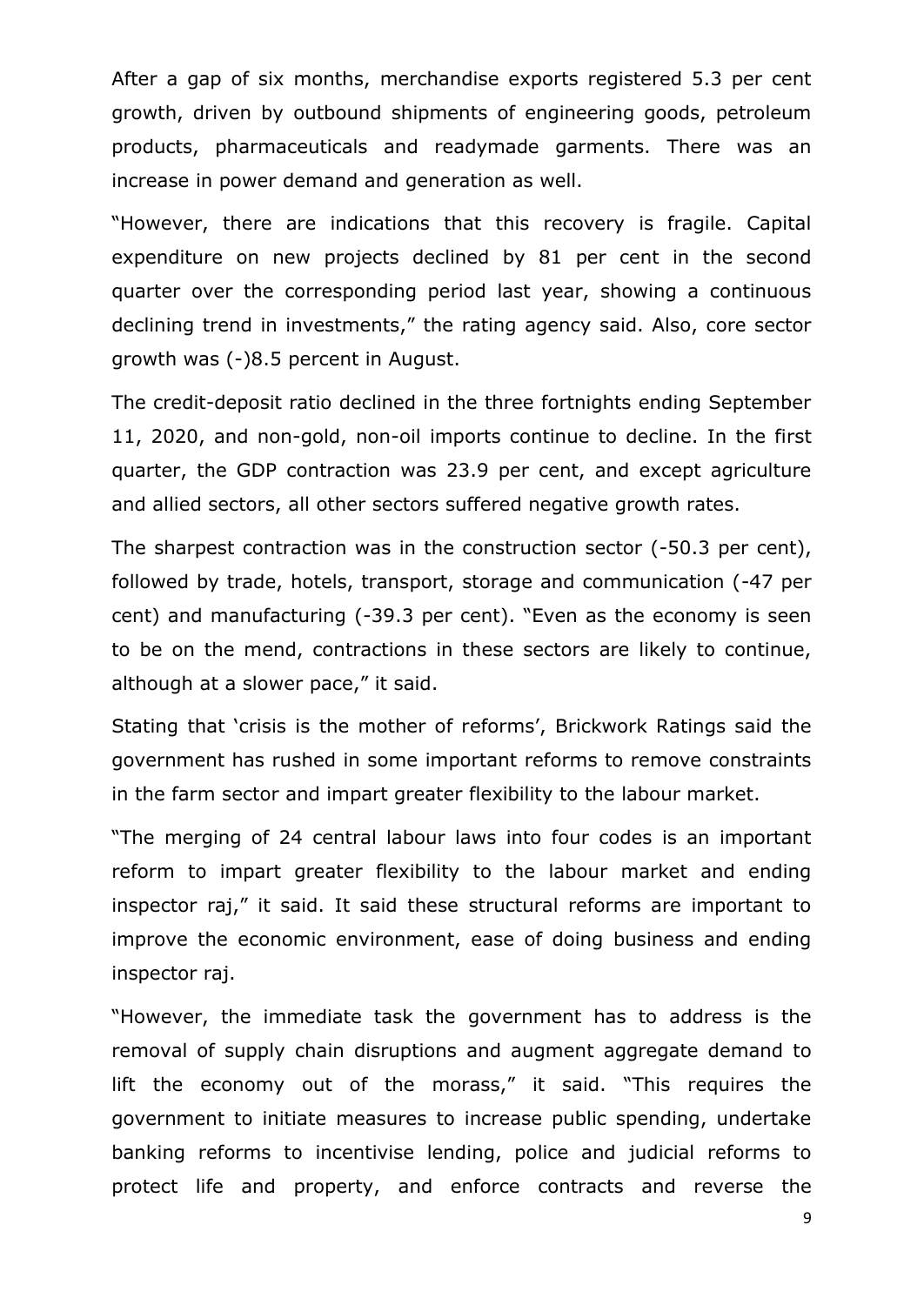protectionist trend that has crept in during the last three years in the interest of making the domestic production sector competitive and exportoriented," the agency said.

Brickwork Ratings said the stimulus package announced so far does not entail a substantial fiscal package. The quick economic revival requires the government to loosen its purse to augment aggregate demand, it said.

"It should be less dogmatic on fiscal targets in the current and next year. More importantly, it can substantially augment public spending by undertaking disinvestment and in some cases such as Air India, privatisation to increase public investment expenditures," the agency said.

# **LIC IPO: RFP soon to appoint actuary to determine shareholder value**

[Shishir Sinha](https://www.thehindubusinessline.com/profile/author/Shishir-Sinha-19600/) New Delhi | October 16, 2020 BUSINESSLINE

The Department of Investment and Public Asset Management (DIPAM) will soon issue a Request for Proposal (RFP) to appoint an actuary for determining the Indian Embedded Value (IEV) for Life Insurance Corporation of India.

The IEV is a measure of the consolidated value of shareholders' interest in the life insurance business within the meaning of the Insurance Act, 1938, and applicable IRDAI regulations.

"IEV is one of pre-condition of the IPO for LIC and that needs to be determined by an independent actuary," a top Finance Ministry official told *BusinessLine*.

The official also said this is one of the processes being finalised along with other requirements for IPO The official did not rule out the possibility of the IPO being shifted to the next fiscal.

#### **Shareholders' interest**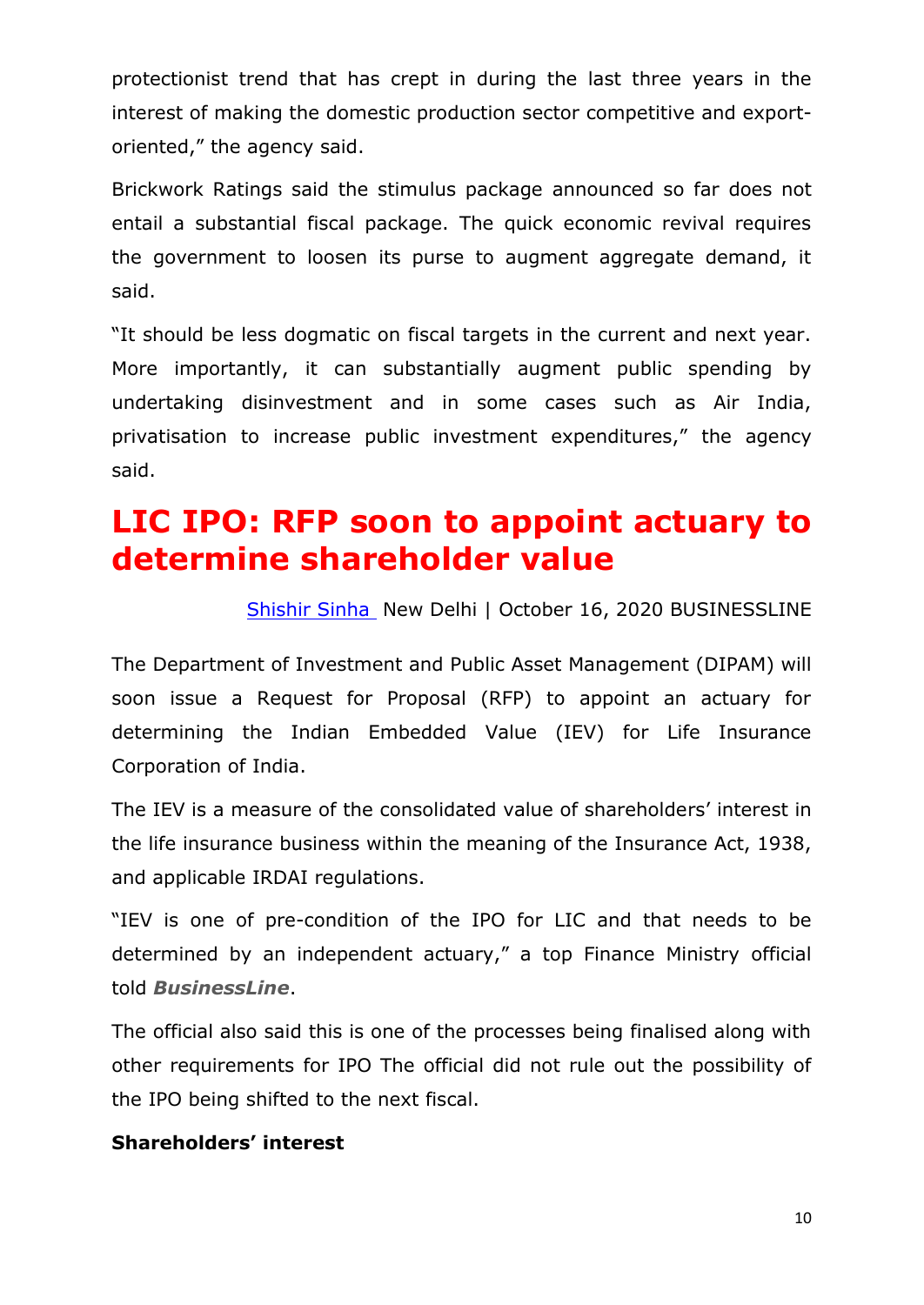IRDAI regulations require an applicant company to file the "Embedded Value" before an IPO. The valuation report needs to be prepared by an independent actuary and peer reviewed by another professional.

#### **No extension for BPCL bid**

The official also hinted that there may not be any further extension for submitting the Expression of Interest (EoI) to buy a controlling stake in Bharat Petroluem Corporation Ltd (BPCL).

"I don"t see further extension for submitting the EoI to buy Government"s stake in BPCL," the official said. The government plans to sell all its nearly 53 per cent stake in BPCL (except BPCL"s 61.65 per cent stake in Numaligarh Refinery). The fourth extension ends on November 16.

The official said even the buyer for strategic disinvestment in Numaligarh has been identified and it is one of the Central Public Sector Enterprise, still, there is no plan to complete the process independently or before BPCL. "We do not want to create disruptions here as BPCL already initiated some project in the refinery," he said while emphasising that there will be co-ordinated effort.

#### **Overall strategic disinvestment**

The official said the strategic disinvestment plan is back on track. "There have been delay on account of the pandemic, but now that delay is not expected to be prolonged," he said. Strategic sale of Central Electronics Ltd and two plants (Salem and Bhadrawati) are in an advanced stage.

He also said the process of issuing EoIs for strategic sale of Bharat Earth Movers Ltd (BEML), Neelachal Ispat Nigam Ltd (NINL), CONCOR, Shipping Corporation and Pawan Hans is on and expected to be released soon.

# **Now, PMC depositors seek bank merger to access cash**

[K Ram Kumar](https://www.thehindubusinessline.com/profile/author/K-Ram-Kumar-16680/) Mumbai | October 16, 2020 Business Line

After literally moving heaven and earth for the last 13 months to find a resolution to scam-hit Punjab and Maharashtra Cooperative (PMC) Bank,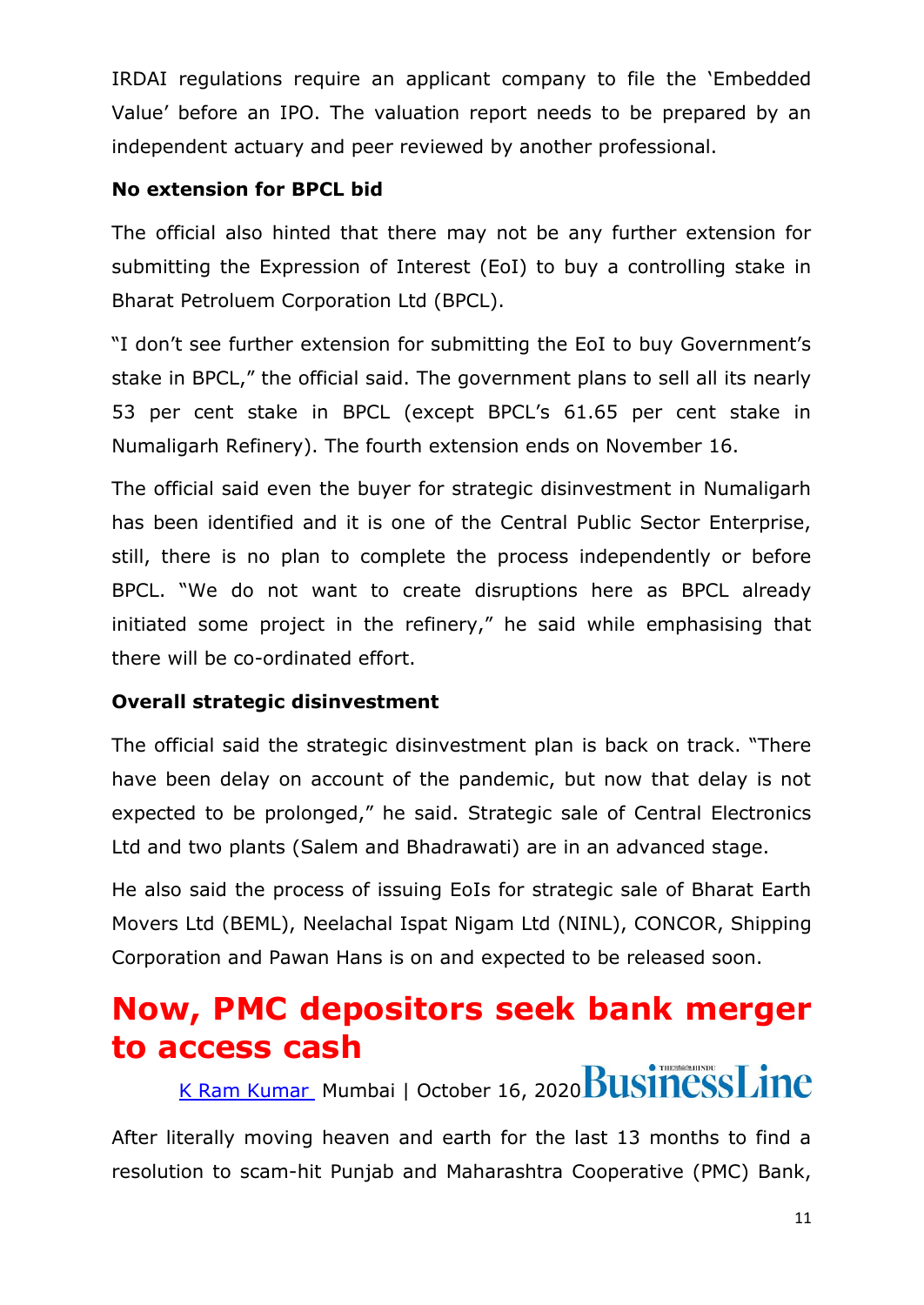the PMC Depositors Forum has now approached its Administrator with a proposal to get the bank merged with either a public sector bank (PSB) or a strong private sector bank in a bid to get access to their hard-earned money.

The forum has liaised with the central bank, Finance Ministry and politicians cutting across party lines, among others, and its members, including many senior citizens, even took to the streets amid the raging Covid-19 pandemic to draw the attention of the authorities to their struggle for survival but to no avail.

Chander Purswani, President, PMC Depositors Forum, observed that it has been more than a year since PMC Bank was put under Directions, but there has been no resolution for the bank.

"It is high time we got a resolution so that all depositors get their hard earned money back.

"Our depositors are under tremendous stress and strain. Already, 80-plus PMC family members have lost their valuable lives. An urgent action will be highly appreciated," said Purswani in his letter to the Administrator, AK Dixit.

There have been earlier instances of weak urban co-operative banks (UCBs) getting merged with public sector banks: Pune-based Shri Suvarna Sahakari Bank merged with Indian Overseas Bank and Memon Co-operative Bank merged with Bank of Baroda.

**Merger proposal:** According to the proposal mooted by the Forum, the bank acquiring PMC Bank will not only takeover all the assets and liabilities of the latter, but also get an existing client base of over 9.2 lakh customers spread over branches at strategic locations, thereby improving its revenue opportunities.

The proposal highlighted that the acquiring bank will get the benefit of lower tax on profits due to offset of net loss (of PMC Bank) in its books.

Purswani felt that PMC Bank"s depositors are unlikely to withdraw their deposits once the bank gets merged with a stronger bank.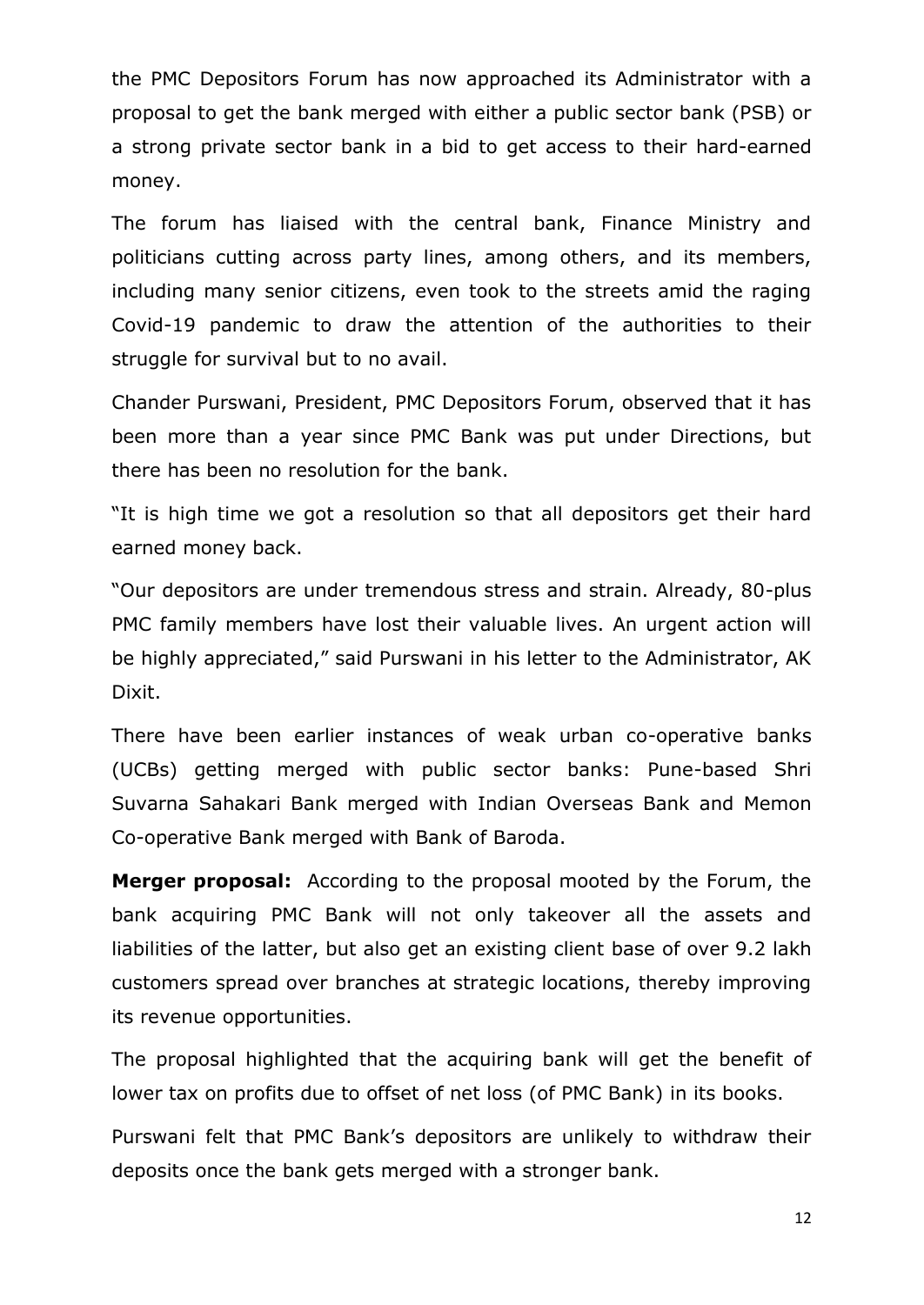According to the forum, PMC Bank"s networth is negative at Rs.5,875 crore. As per the merger proposal, the expectation is that all institutional investors will convert their deposits aggregating Rs.2,500 crore into Innovative Perpetual Debt Instruments.

Further, the acquiring bank will infuse capital amounting to Rs.3,500 crore (in lieu of PMC Bank"s assets amounting to Rs.1,000 crore; and the acquiring bank could get tax benefit of Rs.2,000 crore as per Income Tax provisions, plus Income Tax refunds applicable to PMC Bank).

The forum assessed the total deposits of individual depositors at Rs.8,000 crore. Further, the bank"s total liquidity, including SLR (statutory liquidity ratio) investments and CRR (cash reserve ratio) balances with the RBI, at Rs.2,700 crore.

Even if half of the funds are withdrawn by individual depositors for contingency, the acquiring bank will still have Rs.4,000 crore worth of deposits.

The proposal assumes that the Deposit Insurance and Credit Guarantee Corporation will provide interest free loan of Rs.4,500 crore (in lieu of liquidation of receivables from the real estate company due to which PMC Bank got into trouble and its subsidiaries and other receivables of PMC Bank). The balance available for day to day banking business is Rs.3,200 crore.

PMC Bank depositors have been suffering untold miseries as they can withdraw only Rs.1 lakh (per depositor) of their total balance in their account for the entire 15-month period (up to December 22, 2020) that the bank will be under RBI Directions.

# **World experiencing one of the deepest recessions since Great Depression due to COVID-19: World Bank**

[PTI](https://www.thehindu.com/business/Economy/world-experiencing-one-of-the-deepest-recessions-since-great-depression-due-to-covid-19-world-bank/article32859438.ece) WASHINGTON, OCTOBER 15, 2020<br>THE MOON HINDU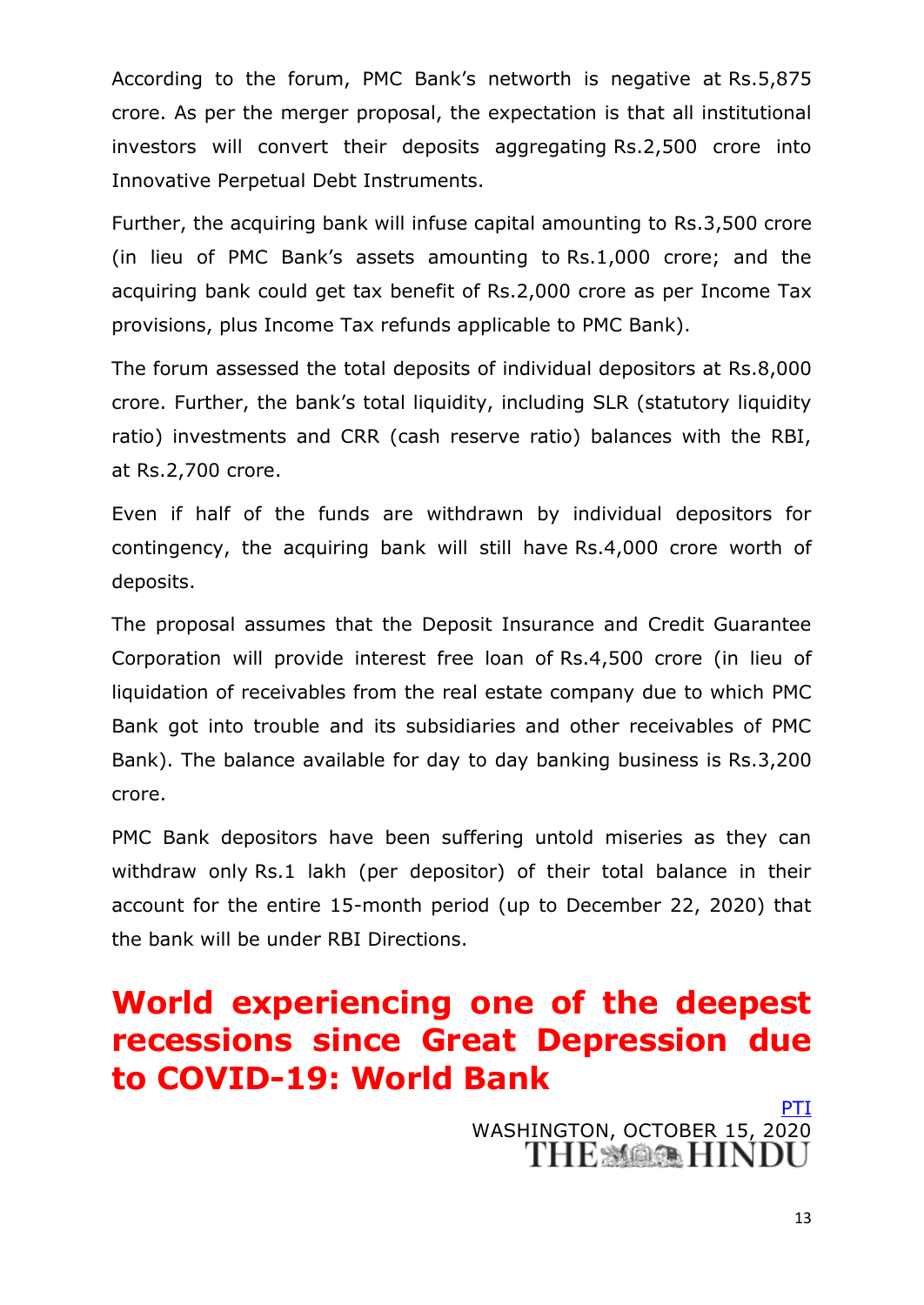The world is experiencing one of the deepest recessions since the Great Depression in the 1930s owing to the novel coronavirus, World Bank President David Malpass has said, terming the COVID-19 pandemic a "catastrophic event" for many developing and the poorest countries.

He told reporters that given the extent of the economic contraction, there was a rising risk of disruptive debt crises in countries.

So that has got a lot of focus here at the meetings, Mr. Malpass told the media on Wednesday at the start of the annual meetings of the International Monetary Fund and the World Bank.

"The recession has been deep, one of the deepest since the Great Depression. And for many developing countries, and for the people in the poorest countries, it is truly a depression, a catastrophic event. It is continuing to add to the ranks of those in extreme poverty," he said.

That is the focus of this meeting and the focus of their actions, he said, adding that the World Bank was building as big a growth programme for countries as they can in this fiscal year.

A day earlier, the Board approved the extension of the health emergency programmes to up to \$12 billion for vaccines and therapeutics and distribution of those in countries that do not otherwise have access.

Responding to a question, Mr. Malpass said that the world was currently experiencing a K-shaped recovery.

That means that the advanced economies have been able to provide support, especially for their financial markets and for people that have jobs that can be done by working from home. But people that are in the informal economy have lost their jobs, and are depending on social protection programmes, he said.

For the developing countries, and especially the poorest developing countries, that downward leg in the K is an increasingly desperate recession or depression that is facing people in the poorest countries because of the loss of jobs, the loss of income, and also the loss of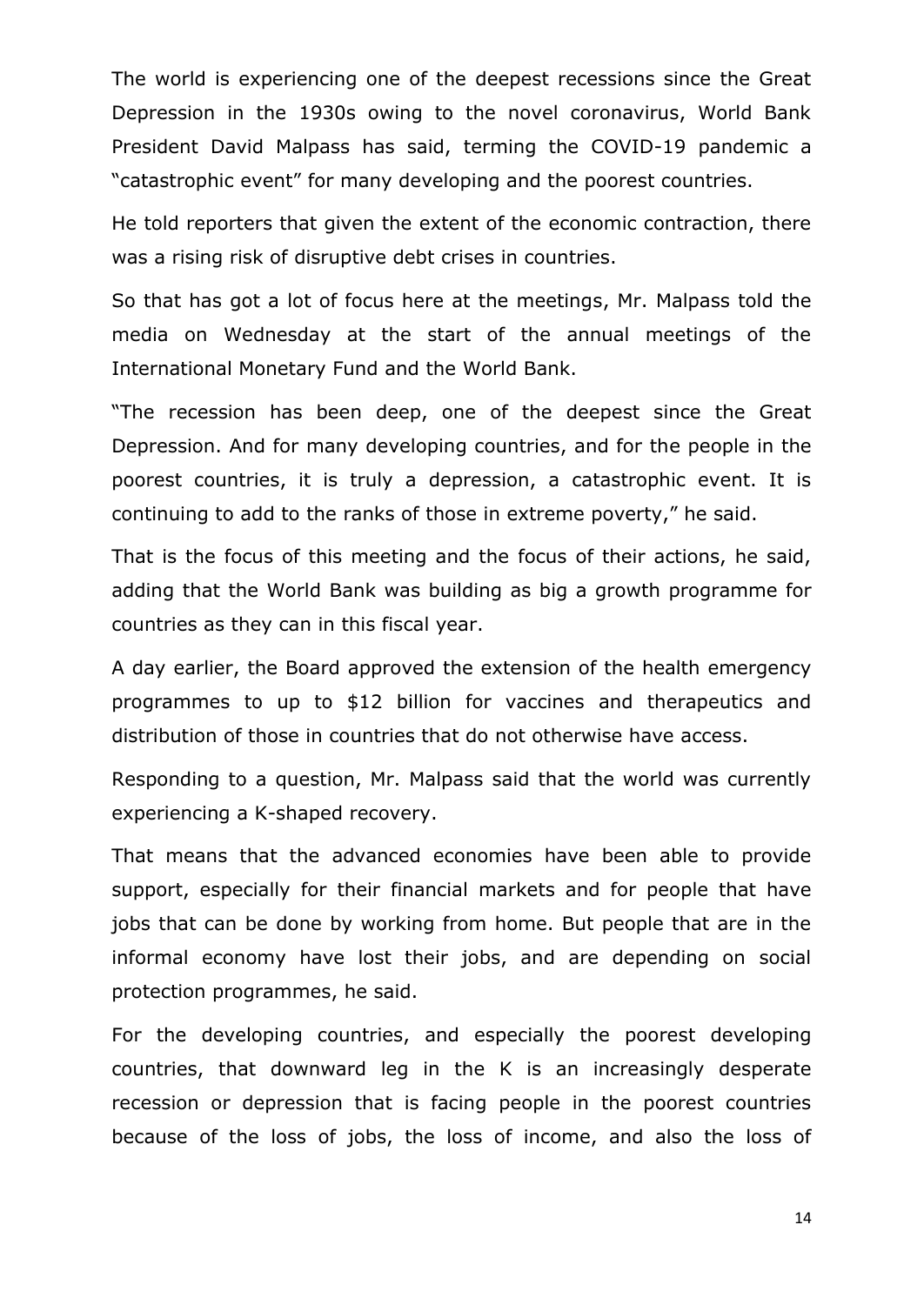remittances coming from workers, working outside the country, Mr. Malpass said.

"What we"re trying to do at the World Bank is recognise that problem and provide extra support for social protection for the poorest in countries, also recognising the agricultural challenges," he said.

The president welcome countries that are keeping open their export markets, and also countries that are able to change their subsidy systems in order to allow more food availability within their economies during this very challenging time.

Mr. Malpass said that the first priority was saving lives, people's health, and safety.

That involves procedures that have been widely discussed of social distancing and masks and proper health care if people contract the virus, strengthening of hospital systems and so on. All of those are important, he asserted.

"And then, as we look at the next stage, what I think we can be talking about is that it's going to be a prolonged downturn for many of the countries, there won't be as fast a rebound in tourism, for example, as many would like to have," he said.

There will need to be flexibility in economies, so that people can move to new jobs and positions, and the country can be prepared for a post COVID-19 global economy, Mr. Malpass said.

Acknowledging that it is going to be different from the pre-COVID-19 economy, he noted that one does not know exactly how and that will only evolve over time.

"And so, having countries preserve some of their core industries and businesses, and then keeping families together. We"re providing social safety nets to try to help provide cash grants for people, for example, in Brazil, we have a sizable programme. In Jordan, we support Jordan's sizable programme and elsewhere around the world, he said.